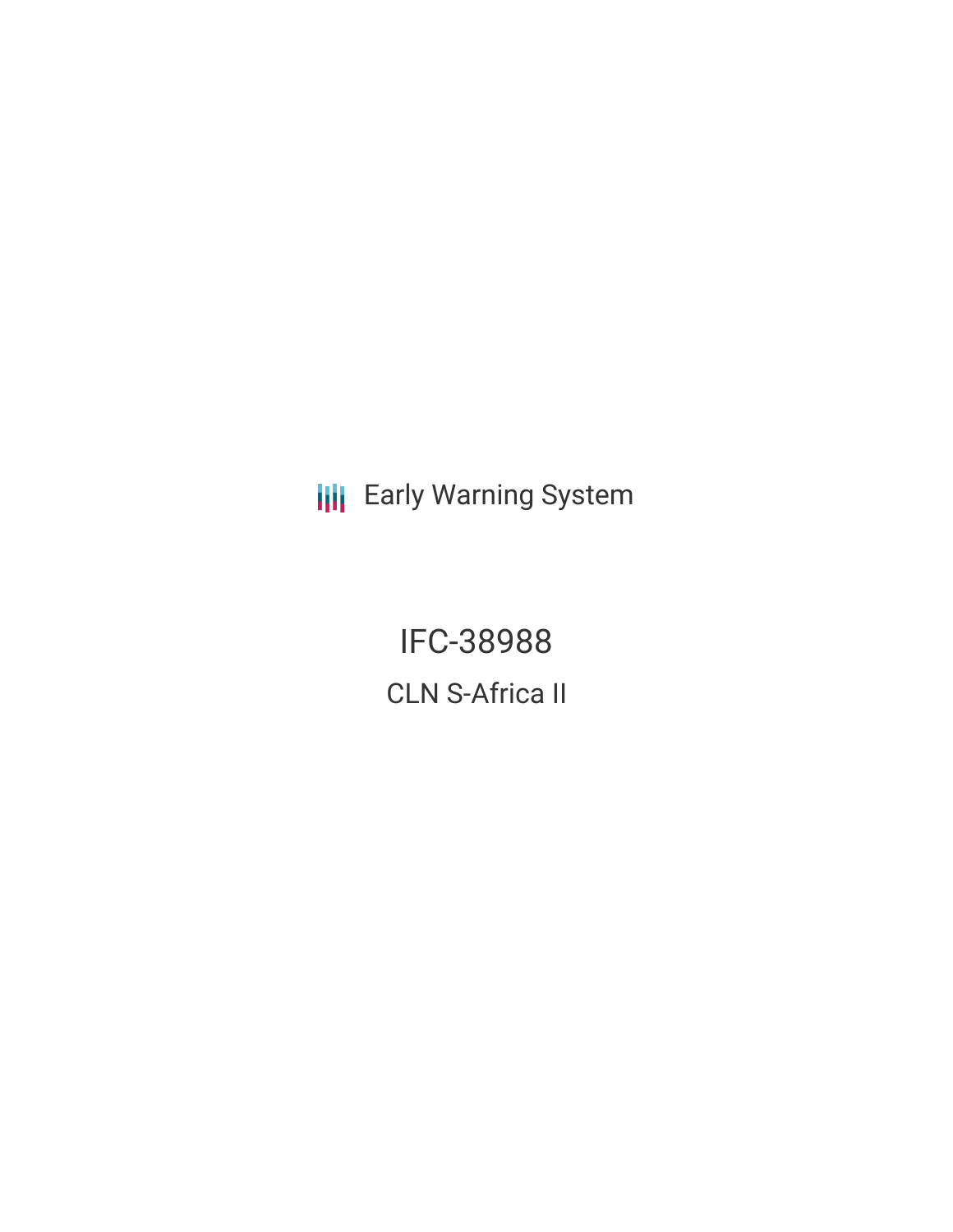| <b>Countries</b>               | South Africa                              |
|--------------------------------|-------------------------------------------|
| <b>Specific Location</b>       | Rosslyn, East London, and Port Elizabeth. |
| <b>Financial Institutions</b>  | International Finance Corporation (IFC)   |
| <b>Status</b>                  | Proposed                                  |
| <b>Bank Risk Rating</b>        | B                                         |
| <b>Voting Date</b>             | 2018-10-12                                |
| <b>Borrower</b>                | <b>COILS LAMIERE NASTRI SPA</b>           |
| <b>Sectors</b>                 | Industry and Trade                        |
| <b>Investment Amount (USD)</b> | \$58.33 million                           |
| <b>Project Cost (USD)</b>      | \$116.66 million                          |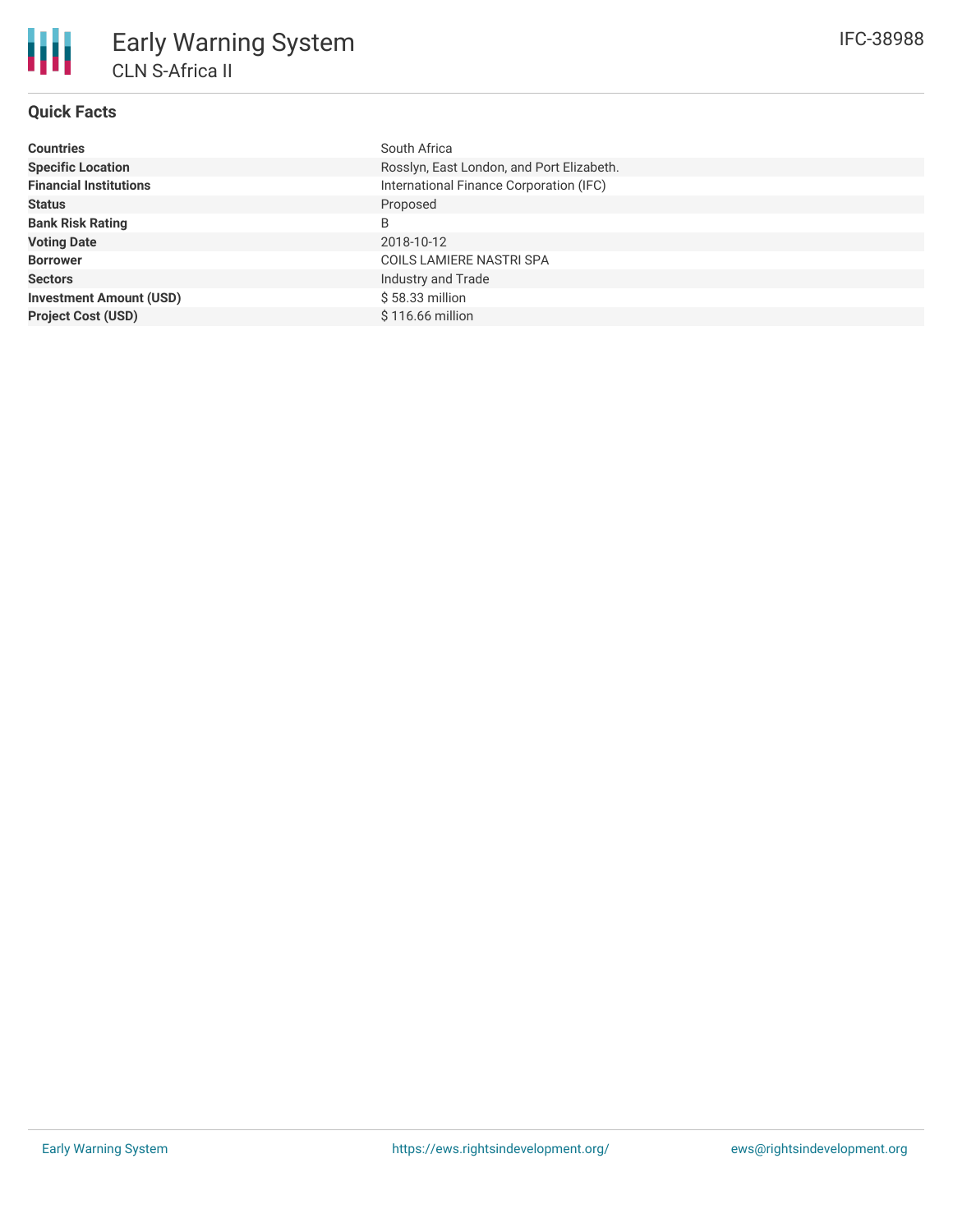

## **Project Description**

The IFC is considering to provide an up to EUR€50 million loan to support Coils Lamiere Nastri (CLN) Group's expansion plans in South Africa.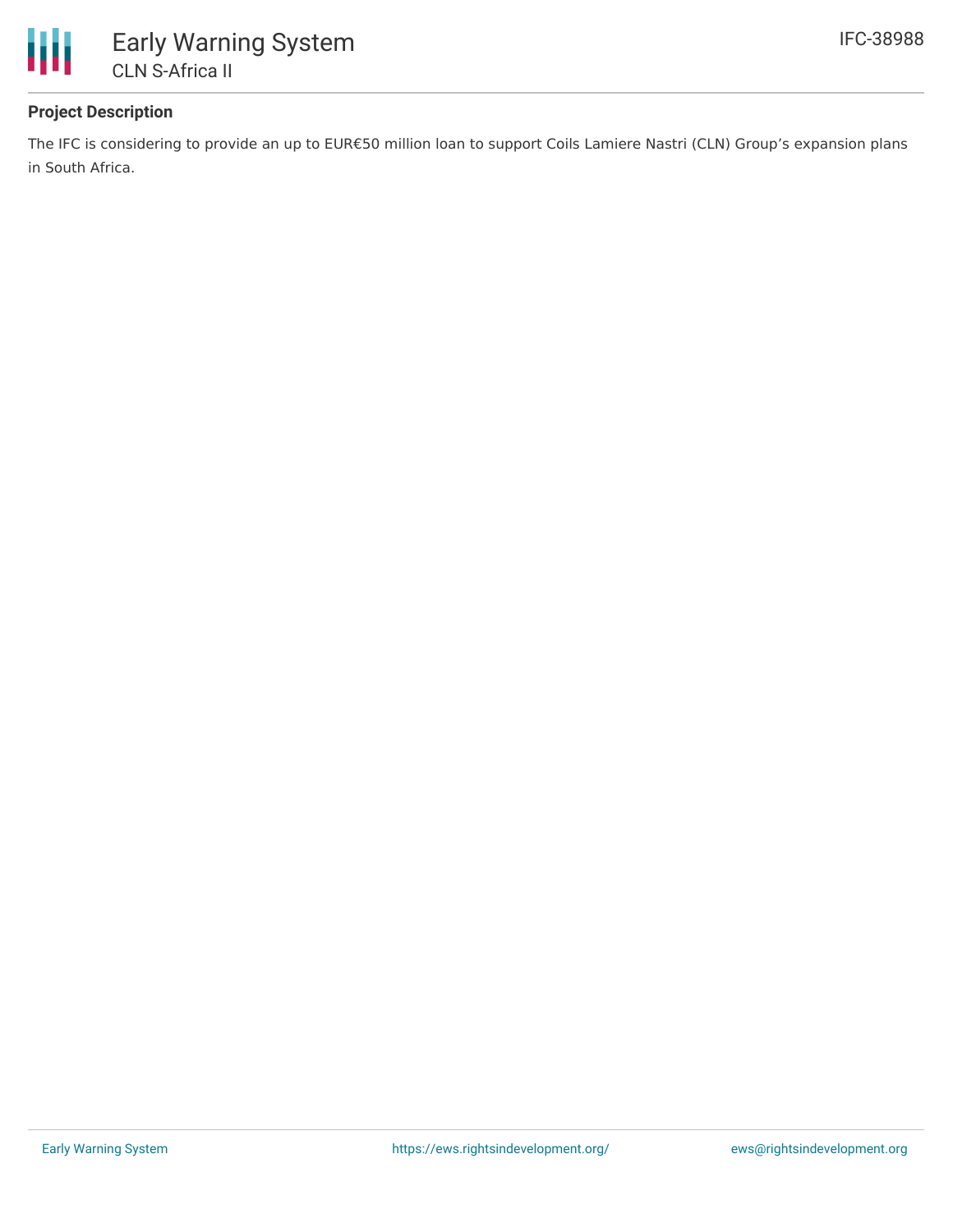### **Investment Description**

• International Finance Corporation (IFC)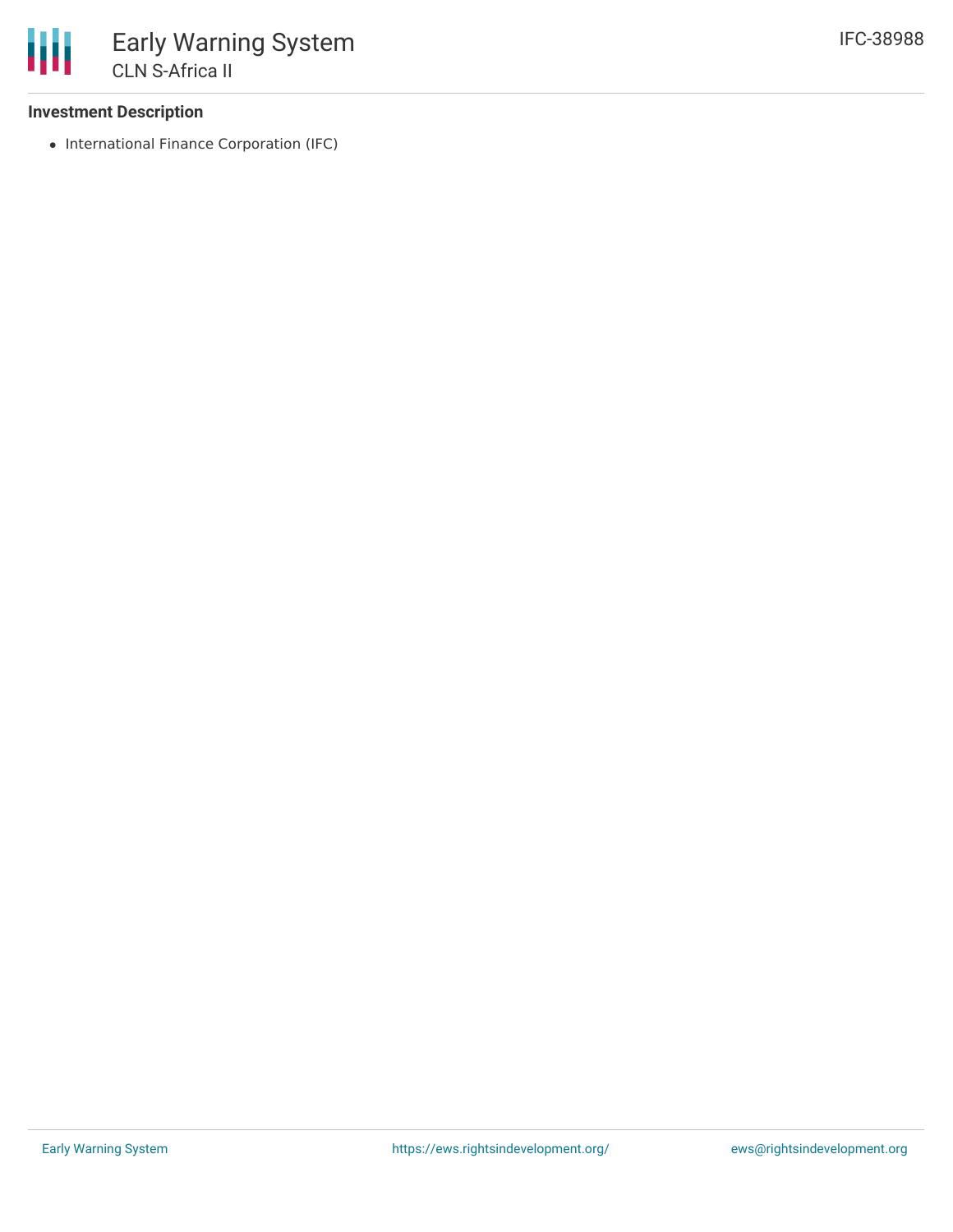

### **Private Actors Description**

CLN is a leading automotive stamping part manufacturer based in Italy. It has 7 existing plants in South Africa and is looking to expand its production to serve new vehicles produced by automotive manufactures. It produces and assembles steel and aluminum automotive structural parts and skin panels.

CLN Group: Founded in 1949, CLN is an Italian company that operates in three business segments: Steel Metal Stamping ("MA"), Steel Wheel Manufacturing ("MW") and Steel Service Centers ("SSC"). CLN is the preferred steel stamping and wheel supplier of many OEMs. CLN is owned 65% by Magnetto-Perris Family, 25% by Arcelor Mittal, and 10% by Marubeni-Itoshu.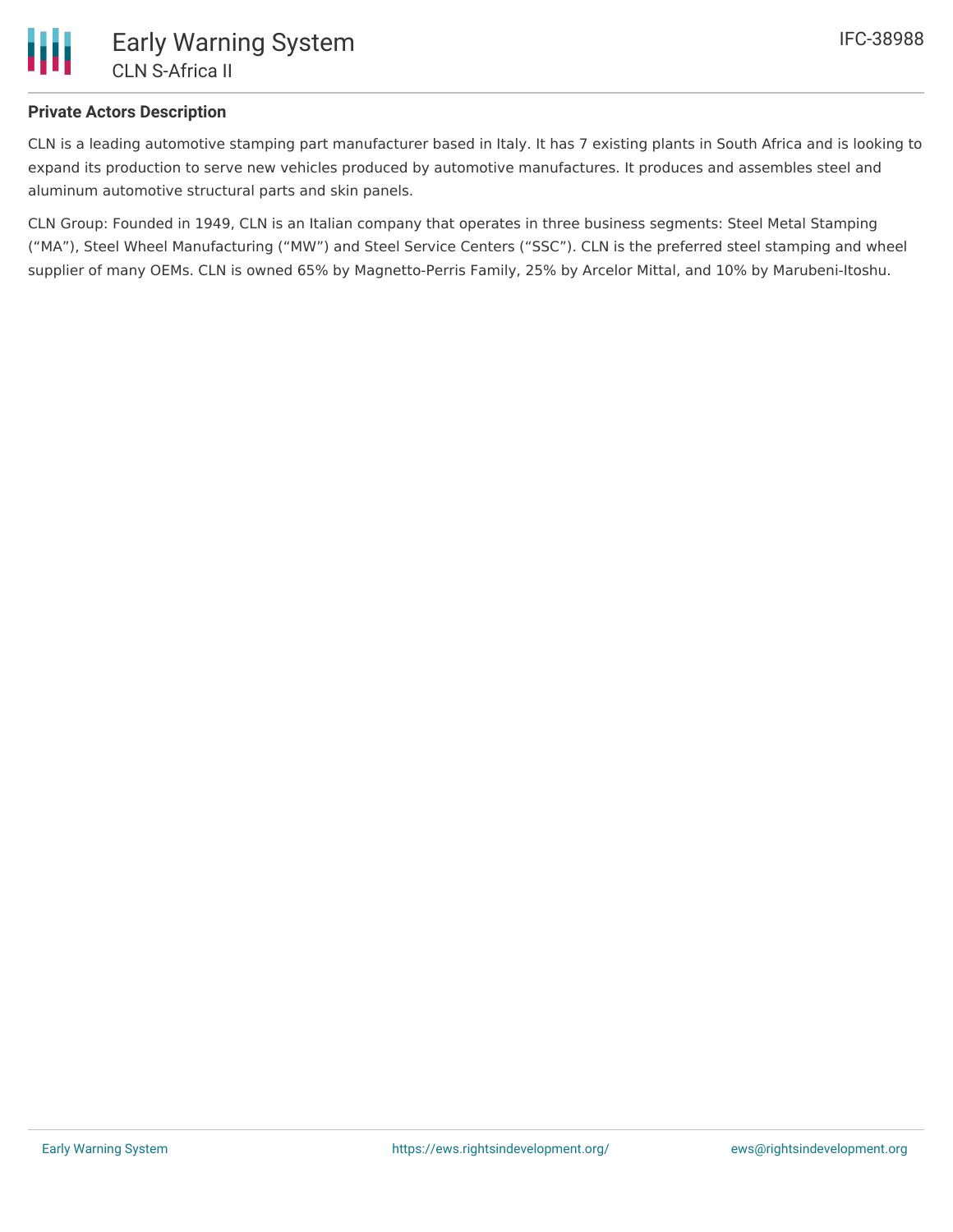

CLN S-Africa II

冊

| <b>Private Actor 1</b> | <b>Private Actor</b><br>1 Role | <b>Private Actor</b><br>1 Sector | <b>Relation</b> | <b>Private Actor 2</b>      | <b>Private Actor</b><br>2 Role | <b>Private Actor</b><br>2 Sector |
|------------------------|--------------------------------|----------------------------------|-----------------|-----------------------------|--------------------------------|----------------------------------|
|                        |                                |                                  |                 | Coils Lamiere Nastri S.p.A. | Client                         | $\overline{\phantom{a}}$         |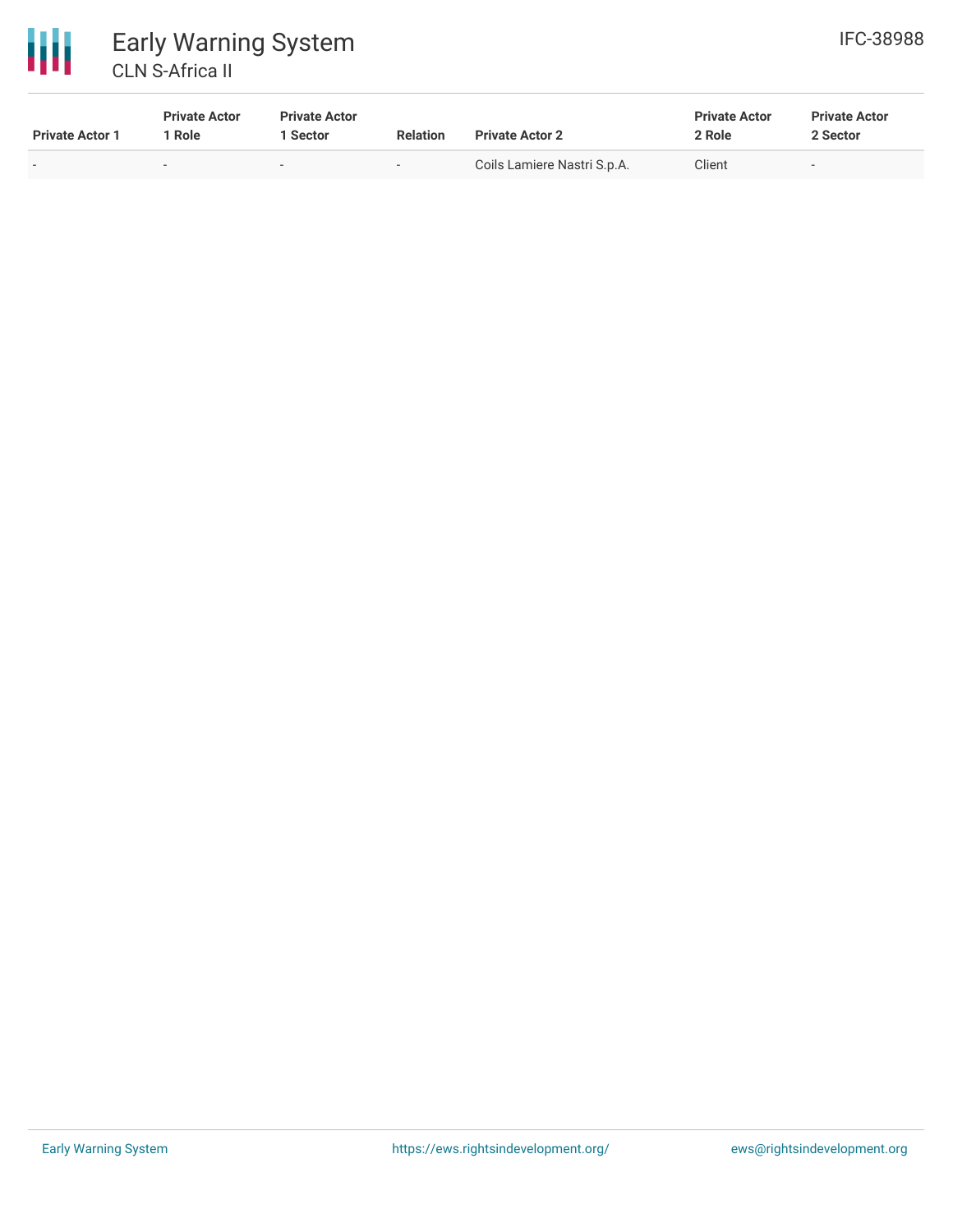

# **Contact Information**

C.L.N. S.p.A Mr. Nicolas Valloroz CFO +39 011 9782111 n.vallorz@gruppocln.com Corso Susa 13/15, 10040 Casalette (TO), Italy www.gruppocln.com

### **ACCOUNTABILITY MECHANISM OF IFC**

The Compliance Advisor Ombudsman (CAO) is the independent complaint mechanism and fact-finding body for people who believe they are likely to be, or have been, adversely affected by an IFC or MIGA- financed project. If you submit a complaint to the CAO, they may assist you in resolving a dispute with the company and/or investigate to assess whether the IFC is following its own policies and procedures for preventing harm to people or the environment. If you want to submit a complaint electronically, you can email the CAO at CAO@worldbankgroup.org. You can learn more about the CAO and how to file a complaint at http://www.cao-ombudsman.org/